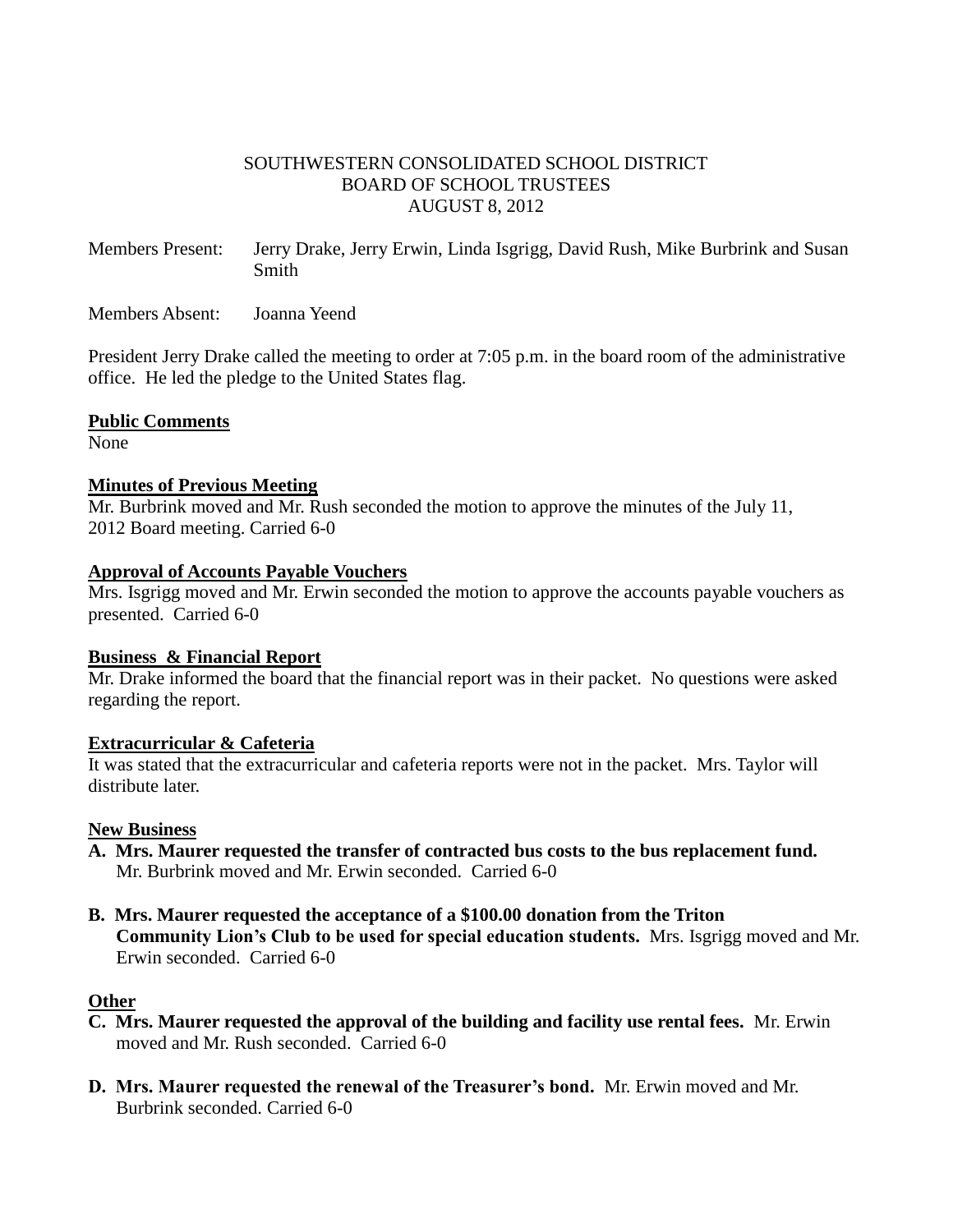**E. Mrs. Maurer requested that Southwestern sign an agreement with Major Hospital in the amount of \$3,000.00 to provide oversight and training for the nurse.** Mrs. Isgrigg moved and Mr. Erwin seconded. Carried 6-0

# **Personnel**

## **A. Mrs. Maurer asked that the board approve the following:**

Resignations: -Keith Starost as teacher, varsity track coach and student council sponsor.

Mr. Burbrink moved and Mr. Erwin seconded. Carried 6-0

### **B. Mrs. Maurer asked that the board approve the following:**

New Hires:

-Charity Elliott - Food Service Director, making \$12.50 per hour.

-Cortnee Hancock – School Nurse.

-Stacy Baute – 1st semester Fourth Grade leave

-Hannah Conklin – 1st semester high school English teacher

Mrs. Isgrigg moved and Mr. Rush seconded. Carried 6-0

### **Other**

### **Mrs. Maurer asked that the board approve the following:**

Grade level chairs:

Marilyn Joseph (K), Jama Schmitt (1<sup>st</sup> grade), and Ali Kingen (2<sup>nd</sup> grade), Gaila Swift (3<sup>rd</sup> grade), Angela Anspaugh ( $4<sup>th</sup>$  grade) Katie Bennett ( $5<sup>th</sup>$  grade) Cathy Macaluso ( $6<sup>th</sup>$  grade).

Mrs. Isgrigg moved and Mr. Erwin seconded. Carried 6-0

# **Mrs. Maurer asked that the board approve the following:**

- Mary Lou Stickford and Anna Weinantz Elem. Student Council Co-sponsors
- Leanne Dellapenna Elem. Athletic Director
- Beth Green Elem. Math Bowl
- Jama Schmitt and Billie Tatlock Elem. Spell Bowl
- Jarrod Sipes and Zach Monroe volunteer soccer coaches

Mr. Erwin moved and Mr. Burbrink seconded. Carried 6-0

# **Mrs. Maurer asked that Jonnie Wiley be moved from sub pay to part-time custodian pay.**

Mr. Erwin moved and Mr. Burbrink seconded. Carried 6-0

#### **Public Comments**

Mr. Ralston commented on his excitement for the new school year and the newly hired staff.

# **Superintendent Comments**

Mrs. Maurer commented on what a great job the custodial staff did over the summer. She is also excited about this new school year.